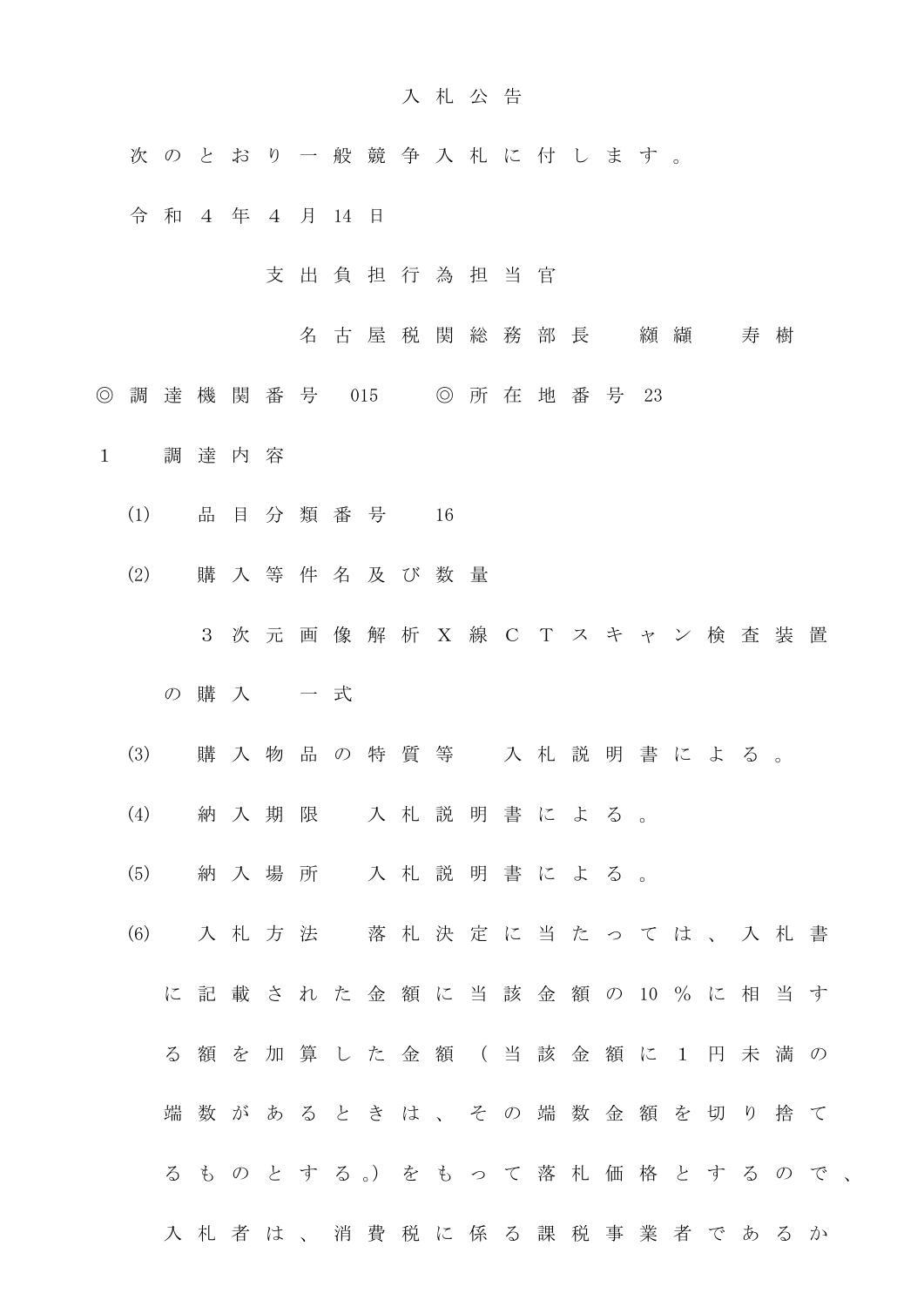免 税 事 業 者 で あ る か を 問 わ ず 、 見 積 も っ た 契 約 金 額 の 110 分 の 100 に 相 当 す る 金 額 を 入 札 書 に 記 載 す る こ と 。

- 2 競 争 参 加 資 格
	- (1) 予 算 決 算 及 び 会 計 令 第 70 条 の 規 定 に 該 当 し な い 者 で あ る こ と 。 な お 、 未 成 年 者 、 被 保 佐 人 又 は 被 補 助 人 で あ っ て 、 契 約 締 結 の た め に 必 要 な 同 意 を 得 て い る 者 は 、 同 条 中 、 特 別 の 理 由 が あ る 場 合 に 該 当 す る 。
	- (2) 予 算 決 算 及 び 会 計 令 第 71 条 の 規 定 に 該 当 し な い 者 で あ る こ と 。
	- (3) 令 和 4 ・ 5 ・ 6 年 度 財 務 省 競 争 参 加 資 格 ( 全 省 庁 統 一 資 格 ) に お い て 、 「 物 品 の 製 造 」 又 は 「 物 品 の 販 売 」 で 「 A 」、 「 B 」 又 は 「 C 」 等級に格付けされ、東海·北陸地域の競争参 加 資 格 を 有 す る 者 、 又 は 当 該 競 争 参 加 資 格 を 有 し て い な い 者 で 、 入 札 書 の 受 領 期 限 ま で に 競争参加資格審査を受け、競争参加資格者名 簿 に 登 載 さ れ た 者 で あ る こ と 。

(4) 各 省 各 庁 か ら 指 名 停 止 等 を 受 け て い な い 者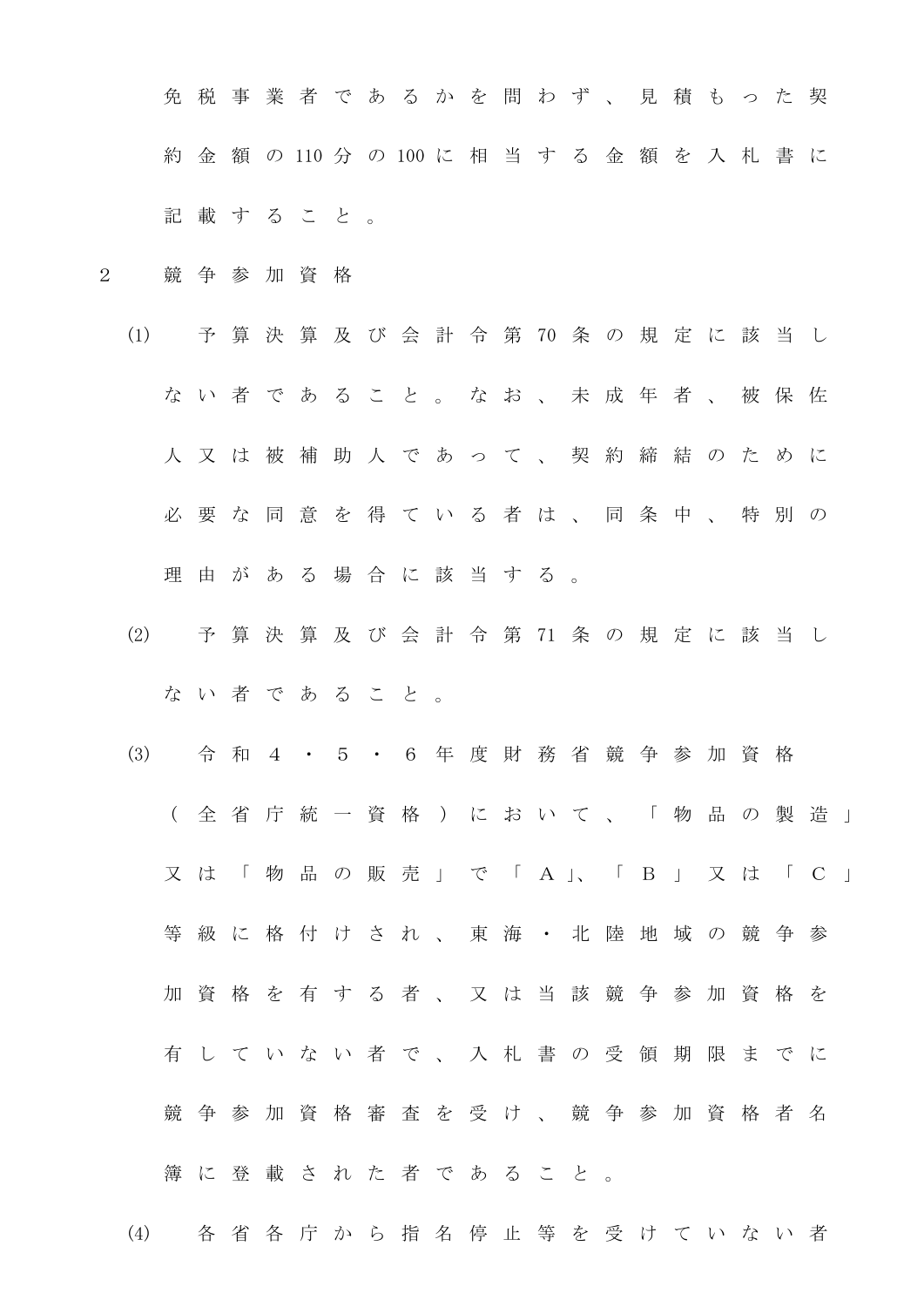( 支 出 負 担 行 為 担 当 官 が 特 に 認 め る 者 を 含 む ) で あ る こ と 。

- (5) 経 営 の 状 況 又 は 信 用 度 が 極 度 に 悪 化 し て い な い と 認 め ら れ る 者 で あ り 、 適 正 な 契 約 の 履
	- 行 が 確 保 さ れ る 者 で あ る こ と 。
- (6) そ の 他 詳 細 は 入 札 説 明 書 に よ る 。
- 3 入 札 書 の 提 出 場 所 等
	- (1) 入 札 書 の 提 出 場 所 、 契 約 条 項 を 示 す 場 所 、
		- 入 札 説 明 書 の 交 付 場 所 及 び 問 い 合 わ せ 先
		- 〒 455 8535 名 古 屋 市 港 区 入 船 2 3 12
			- 名 古 屋 税 関 総 務 部 会 計 課 用 度 係 山 田 晃 司
				- 電 話 052 654 4034
	- (2) 入 札 説 明 書 の 交 付 方 法

本 公 告 の 日 か ら 上 記 3 (1) の 交 付 場 所 に て 交

- 付 す る 。
- (3) 入 札 書 の 受 領 期 限

令 和 4 年 6 月 9 日 17 時 30 分

(4) 開 札 の 日 時 及 び 場 所

令 和 4 年 6 月 10 日 11 時 00 分 名 古 屋 港 湾 合

同 庁 舎 7 階 名 古 屋 税 関 会 計 課 入 札 室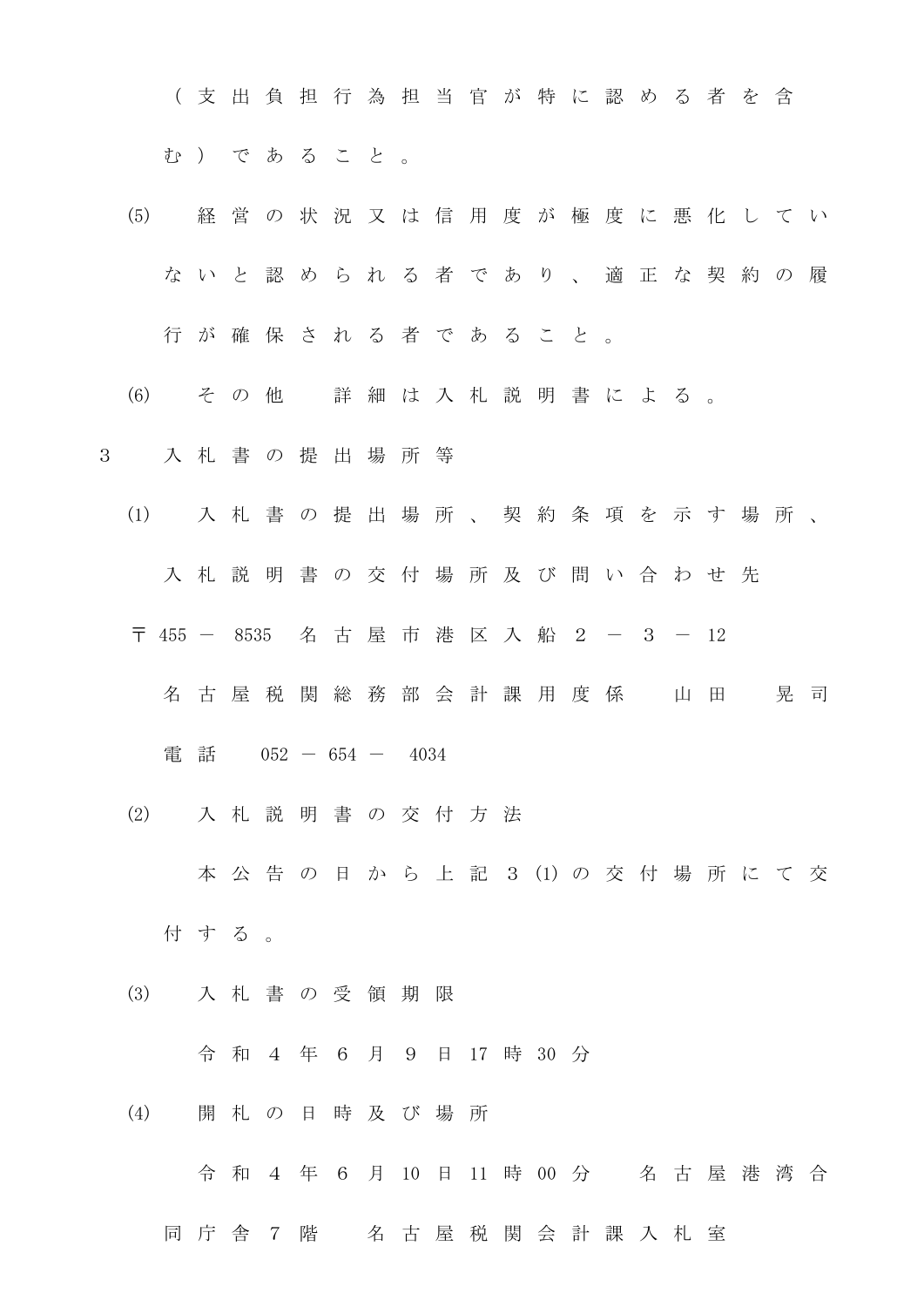(5) (3) 及 び (4) に つ い て は 、 電 子 調 達 シ ス テ ム に お い て シ ス テ ム 障 害 が 発 生 し た 場 合 に は 、 別 途 通 知 す る 日 時 に 変 更 す る 場 合 が あ る 。

- 4 電 子 調 達 シ ス テ ム の 利 用
	- 本件は、府省共通の電子調達システムを利用 し た 応 札 及 び 入 開 札 手 続 き に よ り 実 施 す る も の と す る 。 但 し 、 紙 に よ る 入 札 書 の 提 出 も 可 と す る 。 詳 細 に つ い て は 、 入 札 説 明 書 の と お り 。
- 5 そ の 他
	- (1) 入札及び 契 約 手 続 に お い て 使 用 す る 言 語 及 び 通貨 日本語及び日本国通貨に限る。
	- (2) 入札保証金及び契約保証金 免除。
	- (3) 入 札 の 無 効 本 公 告 に 示 し た 競 争 参 加 資 格 の な い 者 の 提 出 し た 入 札 書 及 び 入 札 に 関 す る 条件に違反した入札書は無効とする。
	- (4) 契約書作成の要否 要。
	- (5) 落 札 者 の 決 定 方 法 予 算 決 算 及 び 会 計 令 第 79 条 の 規 定 に 基 づ い て 作 成 さ れ た 予 定 価 格 の 制 限 の 範 囲 内 で 最 低 価 格 を も っ て 有 効 な 入 札 を 行 っ た 入 札 者 を 落 札 者 と す る 。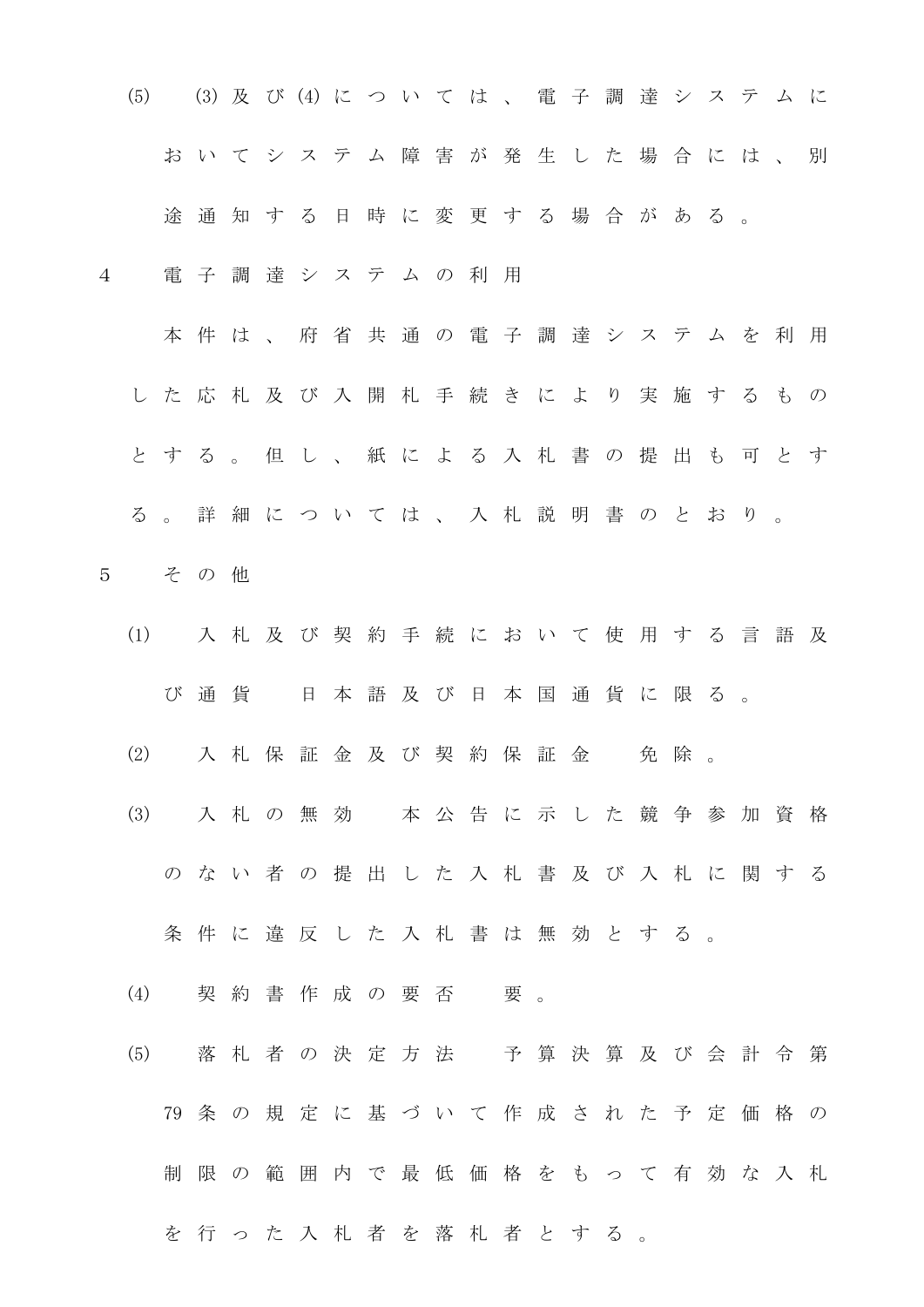- (6) 手続における交渉の有無 無。
- (7) 競 争 参 加 資 格 の 申 請 の 時 期 及 び 場 所 「 競 争参加 者 の 資 格 に 関 す る 公 示 」 ( 令 和 4 年 3 月 31 日 付 官 報 ) に 記 載 さ れ て い る 時 期 及 び 場 所 の と お り 。
- (8) そ の 他 詳 細 は 入 札 説 明 書 に よ る 。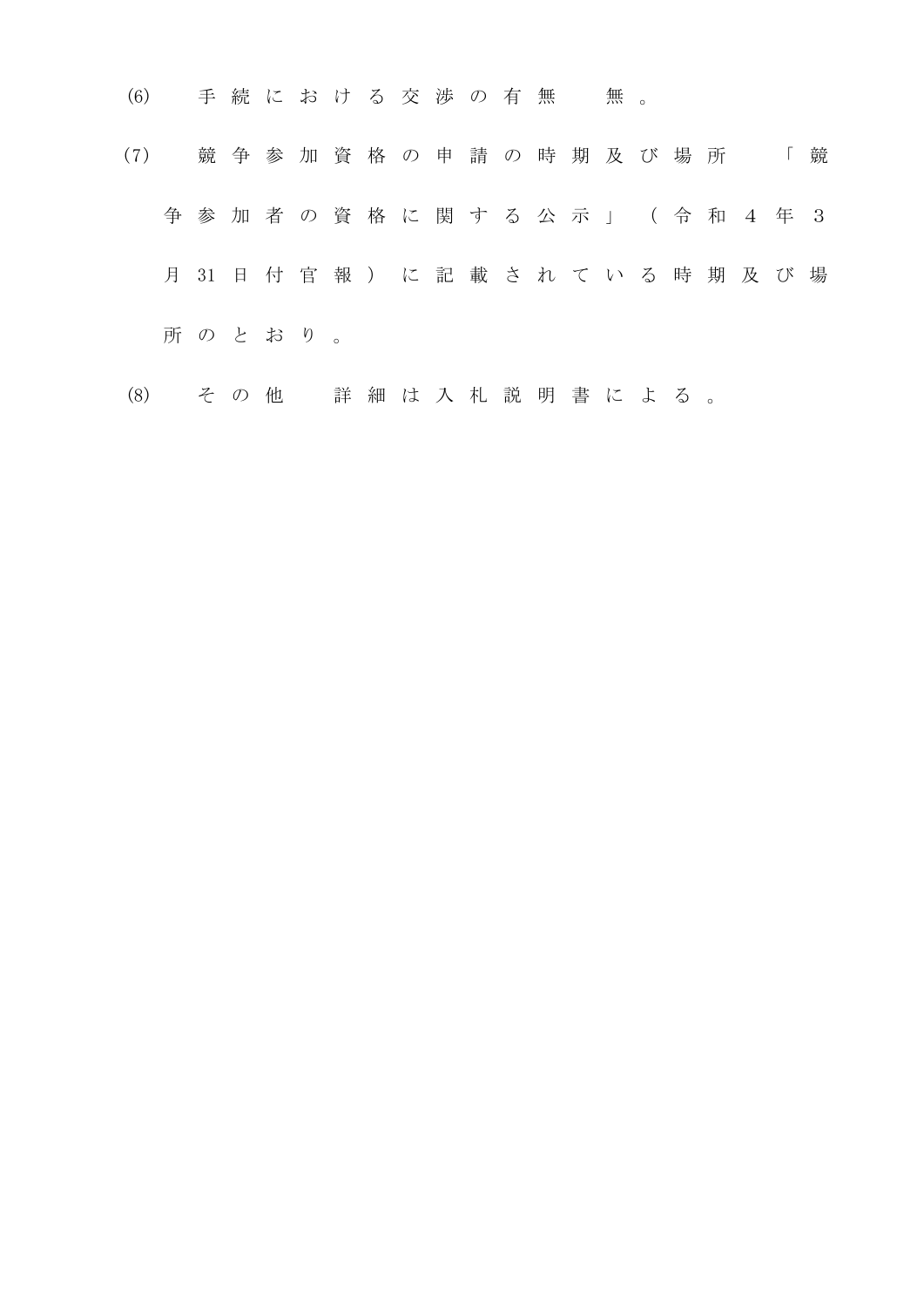- (1) Official in charge of disbursement of the procuring entity: KOKETSU Hiroki, Director of the Coordination Division Nagoya Customs.
- (2) Classification of the products to be proc u r e d : 1 6
- (3) Nature and quantity of the products to be purchased: CT and 3 D image manipulation Xray cargo inspection system. 1 Set.
- (4) Delivery period: As in the tender document a t i o n .
- (5) Delivery place: As in the tender document a t i o n .
- (6) Qualification for participating in the ten d e r i n g p r o c e d u r e s : S u p p l i e r s e l i g i b l e f o r participating in the proposed tender are those who shall:
	- ① N o t c o m e u n d e r A r t i c l e 7 0 o f t h e C a b i n e t Order concerning the Budget, Auditing and A c c o u n t i n g . Furthermore, minors, Person u-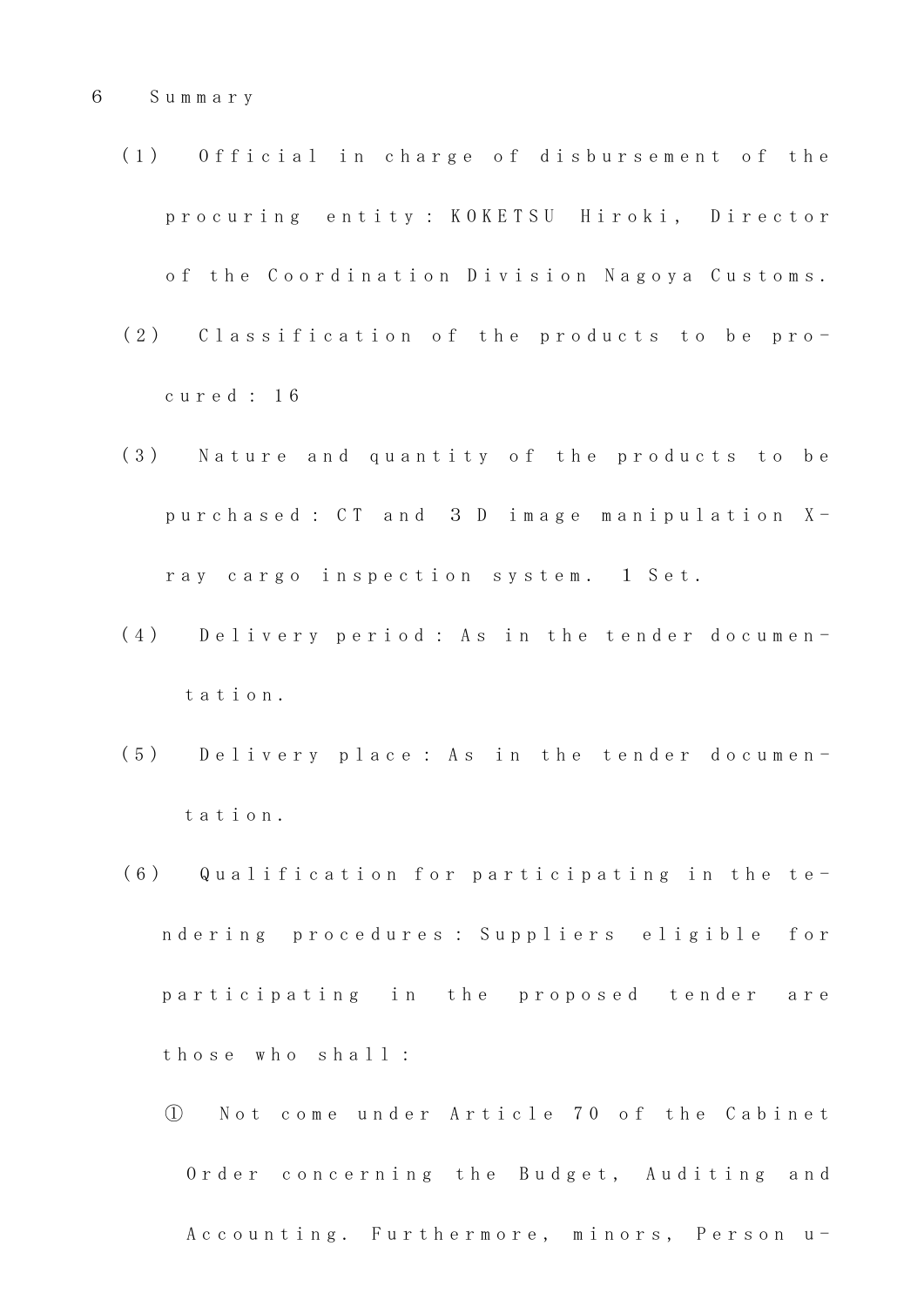nder Conservatorship or Person under Assistance that obtained the consent necessary for concluding a contract may be applicable under cases of special reasons within the said clause.

- ② N o t c o m e u n d e r A r t i c l e 7 1 o f t h e C a b i n e t Order concerning the Budget, Auditing and A c c o u n t i n g .
- ③ H a v e G r a d e A , B o r C i n t h e Manufacturing or Selling in terms of the qualification for participating in tenders by the Tokai · Hokuriku area related to the Ministry of Finance (single qualification for every ministry and agency) in the fiscal years 2022, 2023 and 2024.
- ④ H a v e n o t r e c e i v e d s u s p e n s i o n o f d e s i g n ated contractor status, etc. from any ministry or agency (including person specially qualified by officials in charge of disbursement of the procuring entity).